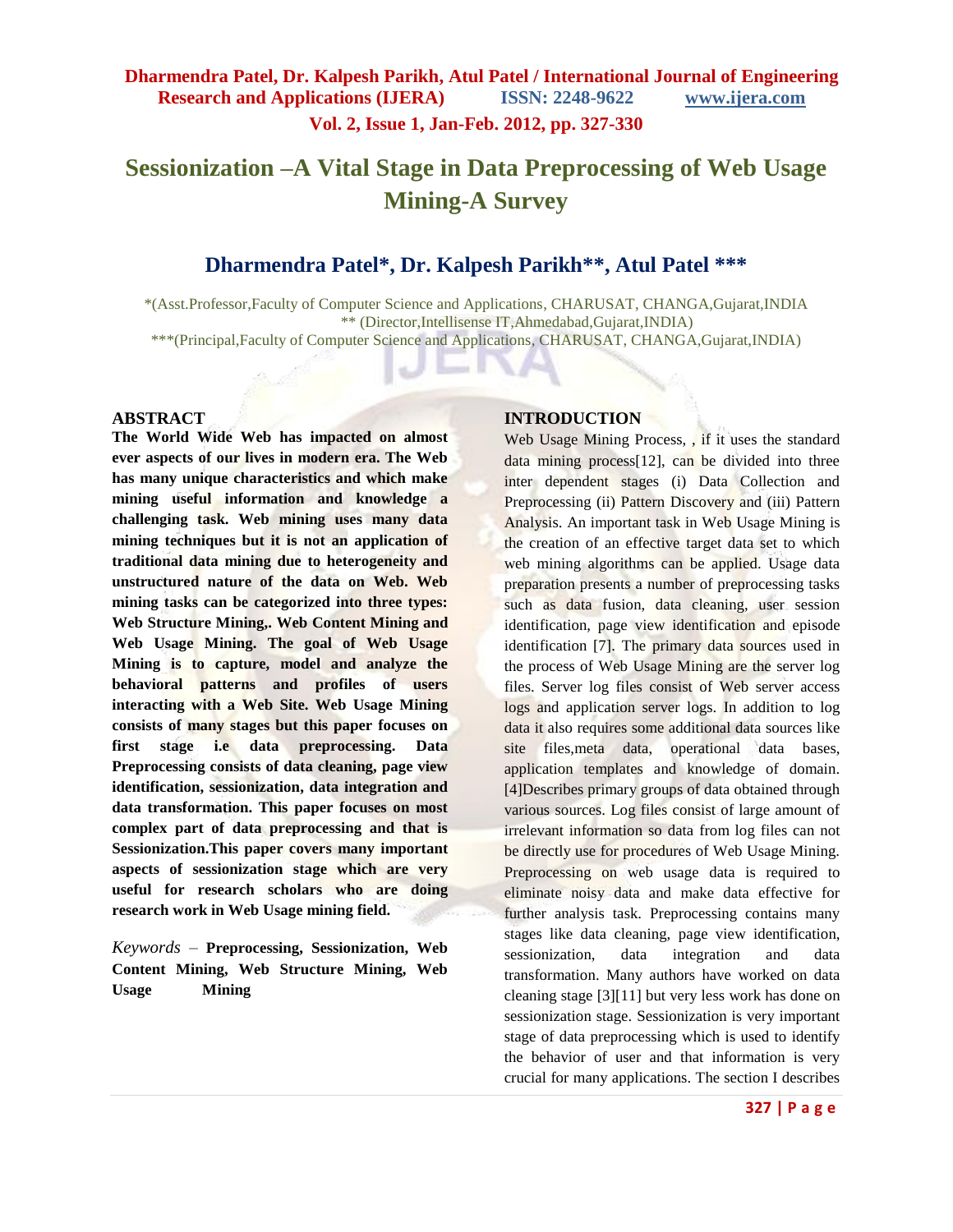## **Dharmendra Patel, Dr. Kalpesh Parikh, Atul Patel / International Journal of Engineering Research and Applications (IJERA) ISSN: 2248-9622 www.ijera.com**

**Vol. 2, Issue 1, Jan-Feb. 2012, pp. 327-330**

the different strategies of sessionization in details. The section II deals with number of software tools available for the purpose of sessionization. The Section III deals with the problems of sessionization and their related solutions. The last section describes the conclusion of the paper.

#### **I STRATEGIES OF SESSIONIZATION**

Sessionization is the determination of the number of visitors to a Web site. The user session identification is very important for the traffic characterization purpose. Web users transaction can be transformed into number of sessions by different strategies describe in [10]. Table -1 describes characteristics of different sessionization strategies.

#### **II SOFTWARE TOOLS FOR SESSIONIZATRION**

This section of paper deals with many software tools available in market for the generations of sessions form raw log data.In addition to sessionization they are very useful for web data analysis.

**[1] WebSpy Vantage**: - This is a very powerful tool that transforms raw log data into manageable information. Sessionization activity is efficiently handled by this software.It supports 200 log formats from many different vendors. For more information you can visit [http://www.webspy.com.](http://www.webspy.com/)

**[2] Relax :-** It is a free specialized web server log analysis tool. Relax supports logs in RefererLog, Apache combined, NCSA extended/combined, TransferLog, and WebSTAR format.It is distributed under GNU General Public License(GPL).You can download this software from <http://ktmatu.com/software/relax>

**[3] Weblizer Xtended : -** This is a very powerful tool for web analysis and produces many statistics related to traffic.It is also very good tool for sessionization purpose.For more detail you can refer <http://www.patrickfrei.ch/webalizer/>

**[4] Awstats Advanced Web Statistics:-** It is a web server log analyzer that generates graphical statistics

from web logs. It has a large number of features, including the ability to count unique visitors, most popular page, domains/countries of visitors, rush hours, browsers, operating system used, robot visits, search engines, keywords used in search engines, HTTP errors etc. You can refer <http://awstats.sourceforge.net/> for more details of this tool.

**[5] W3Perl :-** This tool consists of set of Perl Script that can analyze log files for IIS,Apache,FTP,mail etc. upports sessions (length of time visitors spend on your site), RSS stats, referrers, keywords used on search engines, list of error pages invoked, classifcation of your visitors by countries, browser stats, screen sizes, real-time statistics, etc. The software is free and licensed under the GNU GPL. <http://www.w3perl.com/> describes more details about this tool.

**[6] Logrep :-** This tool analyze and present the data obtained from various logs (e. web log,mail log,event log etc) and generate statistics for the system.The source of this tool is licensed under the GNU General Public License(GPL).For more detail you can log in to http://itefix.no/cgi-bin/itefix/logrep

**[7] Analog Log File Analyzer: -** This tool is very popular and used on number of web hosts to produce exhaustive reports of web data. It works in any operating system and freely available. For more detail login to<http://www.analog.cx/>

**[8] Web Lizer :-** It is a fast, free web server log file analysis tool. It produces highly detailed, easily configurable usage reports in HTML format, for viewing with a standard web browser.The main thing is that it supports unlimited log file sizes and partial logs.

**[9] RU-Software Log Analyzer :-** It is very powerful tool that provides quick and easy way to know visitors activity like hits,hosts, sessions etc. from raw log file. It generates lots of statistical reports not only for all sites but also for any directory of your site. More detail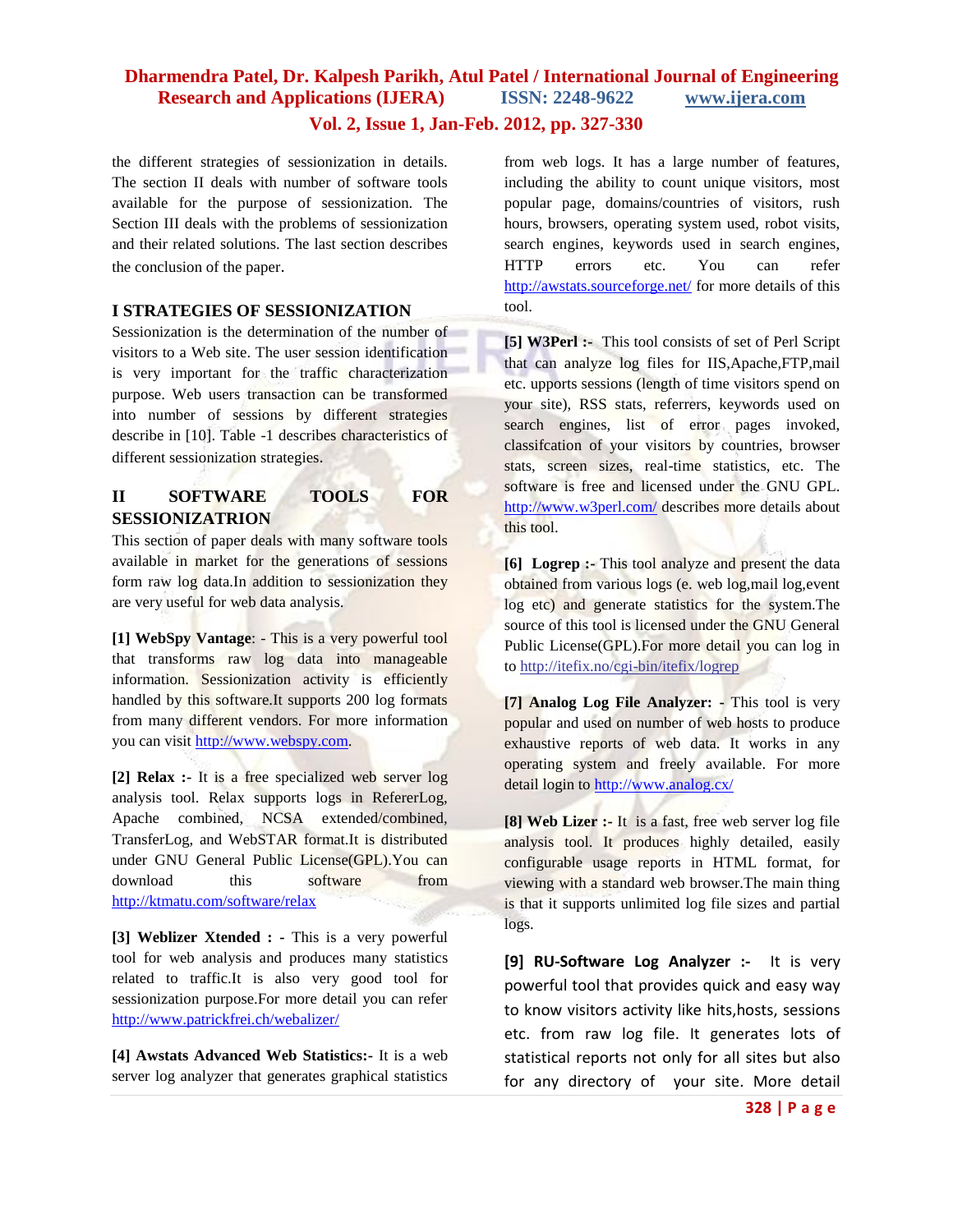### **Dharmendra Patel, Dr. Kalpesh Parikh, Atul Patel / International Journal of Engineering Research and Applications (IJERA) ISSN: 2248-9622 www.ijera.com**

**Vol. 2, Issue 1, Jan-Feb. 2012, pp. 327-330**

about this tool is given in the web site [http://www.download32.com/ru-software-log](http://www.download32.com/ru-software-log-analyzer-i38937.html)[analyzer-i38937.html](http://www.download32.com/ru-software-log-analyzer-i38937.html).

## **III SESSIONIZATION PROBLEMS AND RELATED SOLUTIONS**

Sessionization stage of web data preprocessing is very complex stage of Web Usage Mining process. This section deals with main problems arises in this phase and available solution related to problem. Following are different problems description which is arising in the phase of sessionization.

**[1]** Problem due to caching which is performed either by proxy server or browser. Caching problem causes a single IP address to be associated with different user sessions so it is quite difficult to identify user based on IP address. This problem can be solved by two main perspective one is use of cookies [8] and second one is URL rewriting or by requiring the user to log in when entering the web site [2].

**[2]** HTTP protocol is stateless so it is impossible to determine when a user actually leaves the web site in order to determine session finish time. Heuristic based solution of above mentioned problem is given by many authors  $[1][5][9]$ .

**[3]** Important information passed through POST method will not be available in server log so it is difficult to form a session. Packet Sniffing is an alternative method to collecting usage data through server logs.

**[4]** User may visit the site more than once so the server logs records multiple sessions for each user. The solution of above mentioned problem is given by [6].

**[5]** Dynamic IP addresses can create a problem during sessionization process.The solution of the problem is to establish cookie and URL encoding kind of mechanism to identify unique user from transaction.

#### **IV CONCLUSION**

In this paper we have presented most critical issues of most complex stage of data preprocessing and that is sessionization. We provided different strategies of sessionization in details so any one can select appropriate strategy based on an his application area. This paper also deals with different software tools available in market for any kind of web analytics purpose including sessionization from raw log data. Finally this paper describes different problems may arises in the stage of sessionization and what should be the related solution of that problem so any one can easily resolve it.

#### **REFERENCES**

- [1]BETTINA BERENDT, BAMSHAD MOBASHER, MIKI NAKAGAWA, AND MYRA SPILIOPOULOU. The impact of site structure and user environment on session reconstruction in web usage analysis. In Proceedings of the 4th WebKDD 2002 Workshop, at the ACM-SIGKDD Conference on Knowledge Discovery in Databases (KDD'2002), 2002.
- [2] Corin R. Anderson. A Machine Learning Approach to Web Personalization. PhD thesis, University of Washington, 2002.
- [3]Hussain T., Asghar S., Masood N, Web log cleaning for mining of web usage patterns,IEEE ICCRD,2011,pp.490-494.
- [4] J.Srivastava,R.Cooley,M.Despande and P.Tan,Web Usage Mining: Discovery and Applications of Usage Patterns from Web Data,SIGKDD Explorations,pp.12-23,2000.
- [5]Mao Chen, Andrea S. LaPaugh, and Jaswinder Pal Singh. Predicting category accesses for a user in a structured information space. In Proceedings of the 25<sup>th</sup> annual international ACM SIGIR conference on Research and development in in- formation retrieval, pages 65–72, 2002.
- [6]Myra Spiliopoulou, Bamshad Mobasher, Bettina Berendt, Miki Nakagawa, A Framework for the Evaluation of Session Reconstruction Heuristics in Web Usage Analysis.
- [7]R.Colley,B.Mobasher and J.Srivastava,Data Preparation for Mining World Wide Web Browsing Patterns,Knowledge and Information Systems,pp.5- 32,1999.
- [8] R. Cooley. Web Usage Mining: Discovery and Application of Interesting Patterns from Web Data. PhD thesis, University of Minnesota, 2000.